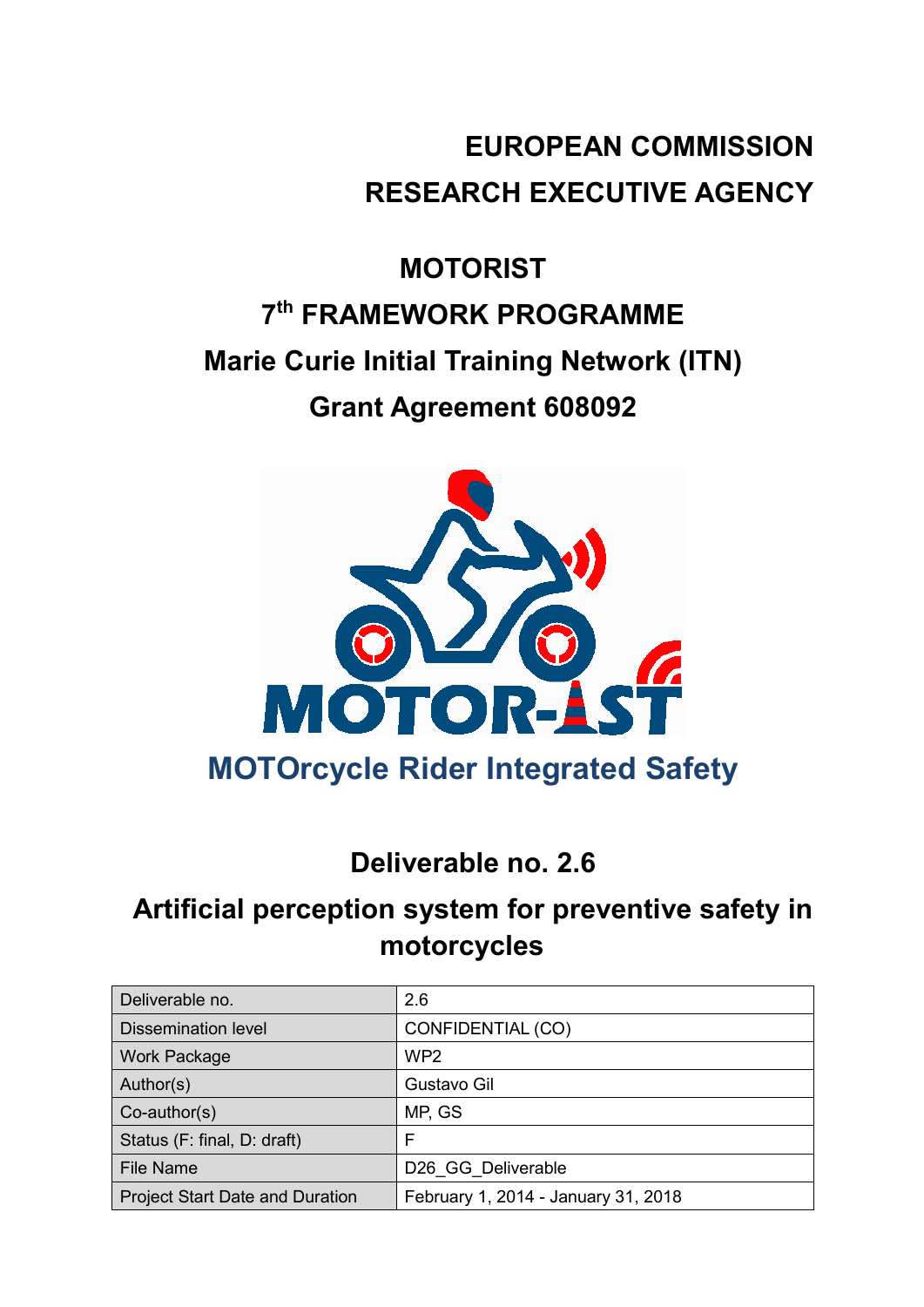



### **Executive summary**

In this project I developed a prototype to enable artificial perception for preventive safety in motorcycles, a crucial element for the further development of Advanced Rider Assistive Systems (ARAS). The original project title conceived for deliverable 2.6 was "Safety systems with rider model implementation" however, in order to solve the most pressing problems regarding implementation of artificial perception of the 3D traffic scenario in a tilting vehicle, it was not necessary to incorporate a rider model from the point-of-view of Control theory. Thus the focus of my research activities in preventive safety systems for PTW (Powered-Two-Wheelers), was the design of camera-based remote sensor (multifocal stereo vision sensor and its algorithms) that allow the host motorcycle to perceive the 3D environment for interpretation of the dynamic traffic environment. An example is shown in [Figure 1.](#page-1-0)

The last part of this document describes the main outcomes. The results belong to field tests conducted in real traffic conditions with the motorcycle demonstrator of the University of Florence. In the results, also is presented an exploratory study in which our technological approach was implemented to an electrical bicycle (pedelec). This allowed to assess the performance of the sensor in real cycling traffic too.

The studies presented in this document were well received by the scientific community (see [Table 1\)](#page-2-0), with 2 journal publication and 4 conference articles. Consequently, we believe that motorcycle industry will find the outcomes of this project useful, and surely, they will contribute to improving motorcycling safety.



**Figure 1. Example of the scene perceived for the system in the motorcycle (3D depth measurement up to 22 m).**

<span id="page-1-0"></span>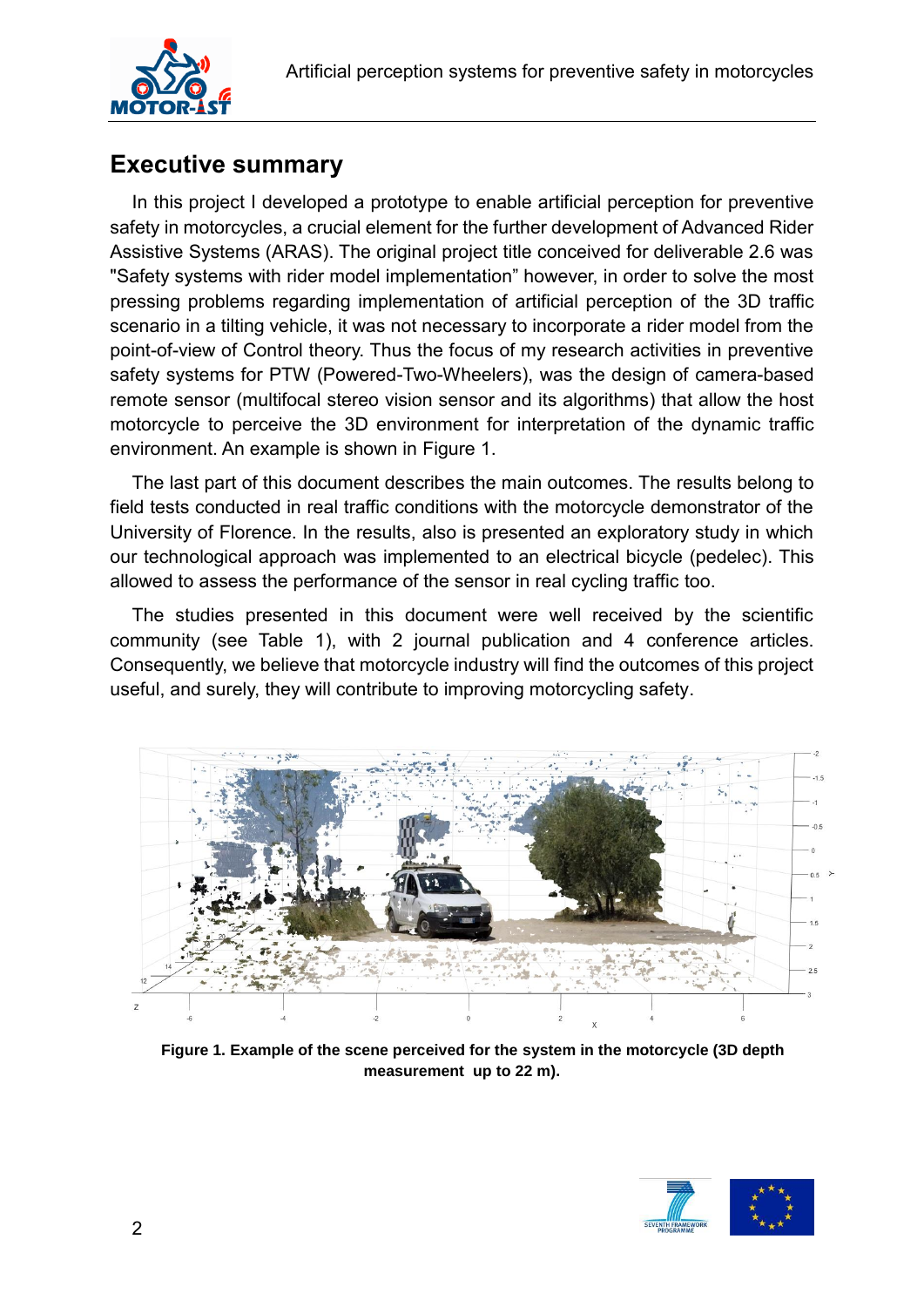

| <b>Paper title</b>                                                                                                                                                                            | <b>Publication</b>                                                                                                            |  |
|-----------------------------------------------------------------------------------------------------------------------------------------------------------------------------------------------|-------------------------------------------------------------------------------------------------------------------------------|--|
| Are automatic systems the future of motorcycle safety? A novel<br>methodology to prioritize potential safety solutions based on their<br>projected effectiveness                              | Journal: Traffic Injury Prevention 2017                                                                                       |  |
| Obstacle detection tests in real-world traffic contexts for the purposes<br>of motorcycle autonomous emergency braking (MAEB)                                                                 | 25th International Technical Conference on the Enhanced Safety of Vehicles<br>(2017). Paper Number 17-0047                    |  |
| Satellite Markers: a simple method for ground truth car pose on stereo<br>video                                                                                                               | 10th International Conference on Machine Vision. SPIE Digital Library 2017                                                    |  |
| First stereo video dataset with ground truth for remote car pose<br>estimation using satellite markers                                                                                        | 10th International Conference on Machine Vision. SPIE Digital Library 2017                                                    |  |
| Is stereo vision a suitable remote sensing approach for motorcycle<br>safety? An analysis of LIDAR, RADAR, and computer vision<br>technologies subjected to the dynamics of a tilting vehicle | Transport Research Arena 2018 (TRA 2018)<br>Section: 10. Safe, Secure and Resilient Transport Systems                         |  |
| Motorcycle that see: multifocal stereo vision sensor for advanced<br>safety systems in tilting vehicles                                                                                       | Sensors for Transportation (Open Access Journal)<br>Sensors (ISSN 1424-8220) belonging to the section "Physical Sensors" 2017 |  |

#### **Table 1. List of scientific articles published**

<span id="page-2-0"></span>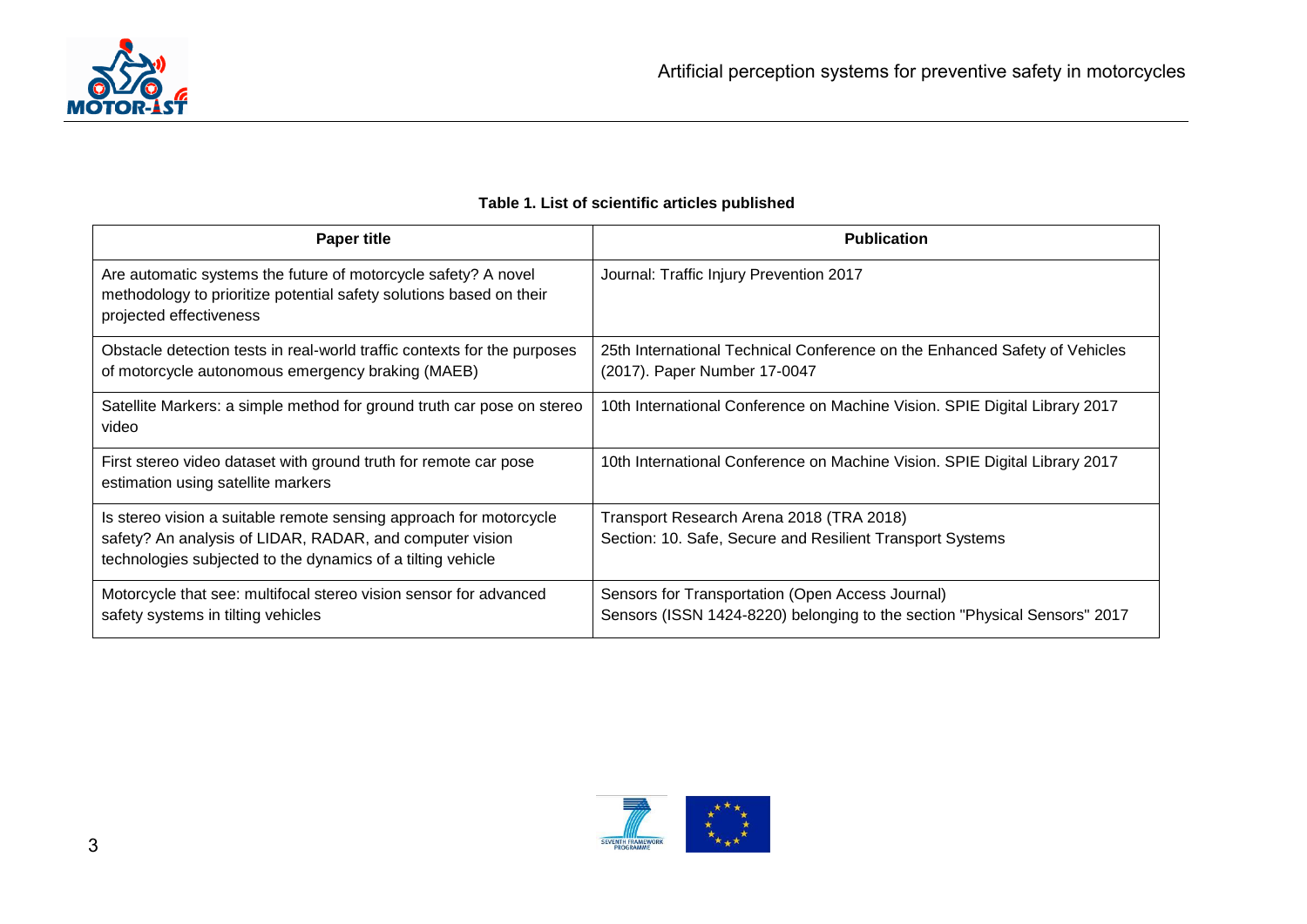

## **Glossary**

| <b>ACC</b>  | <b>Adaptive Cruise Control</b>                 |
|-------------|------------------------------------------------|
| <b>ADAS</b> | <b>Advanced Driver Assistance Systems</b>      |
| <b>AEB</b>  | <b>Autonomous Emergency Braking</b>            |
| AI          | <b>Artificial Intelligence</b>                 |
| <b>ALU</b>  | <b>Arithmetic Logic Unit</b>                   |
| <b>API</b>  | <b>Application Program Interface</b>           |
| <b>ARAS</b> | <b>Advanced Rider Assistance Systems</b>       |
| <b>ASIC</b> | <b>Application Specific Integrated Circuit</b> |
| B           | <b>Bandwidth</b>                               |
| <b>BSD</b>  | <b>Blind-Spot Detection</b>                    |
| <b>CV</b>   | <b>Computer Vision</b>                         |
| <b>DM</b>   | Disparity Map                                  |
| <b>DNN</b>  | <b>Deep Neural Networks</b>                    |
| <b>DRAM</b> | <b>Dynamic Random Access Memory</b>            |
| <b>DSP</b>  | <b>Digital Signal Processors</b>               |
| EC          | <b>European Commission</b>                     |
| <b>ECU</b>  | <b>Electronic Control Unit</b>                 |
| EIE         | <b>Efficient Inference Engine</b>              |
| EU          | <b>Europe Union</b>                            |
| <b>FMCW</b> | <b>Frequency Modulated Continuous Wave</b>     |
| FoV         | <b>Field of View</b>                           |
| <b>FPGA</b> | Field Programmable Gate Array                  |
| <b>GPU</b>  | <b>Graphics Processing Unit</b>                |
| <b>LCA</b>  | Lane-Change Assist                             |
| M-AEB       | Motorcycle Autonomous Emergency Braking        |
| <b>MEMS</b> | Microelectromechanical Systems                 |
| <b>MV</b>   | <b>Machine Vision</b>                          |
| <b>NCS</b>  | <b>Neural Computer Stick</b>                   |
| <b>OD</b>   | <b>Obstacle Detector</b>                       |
| <b>OEM</b>  | <b>Original Equipment Manufacturer</b>         |
|             |                                                |

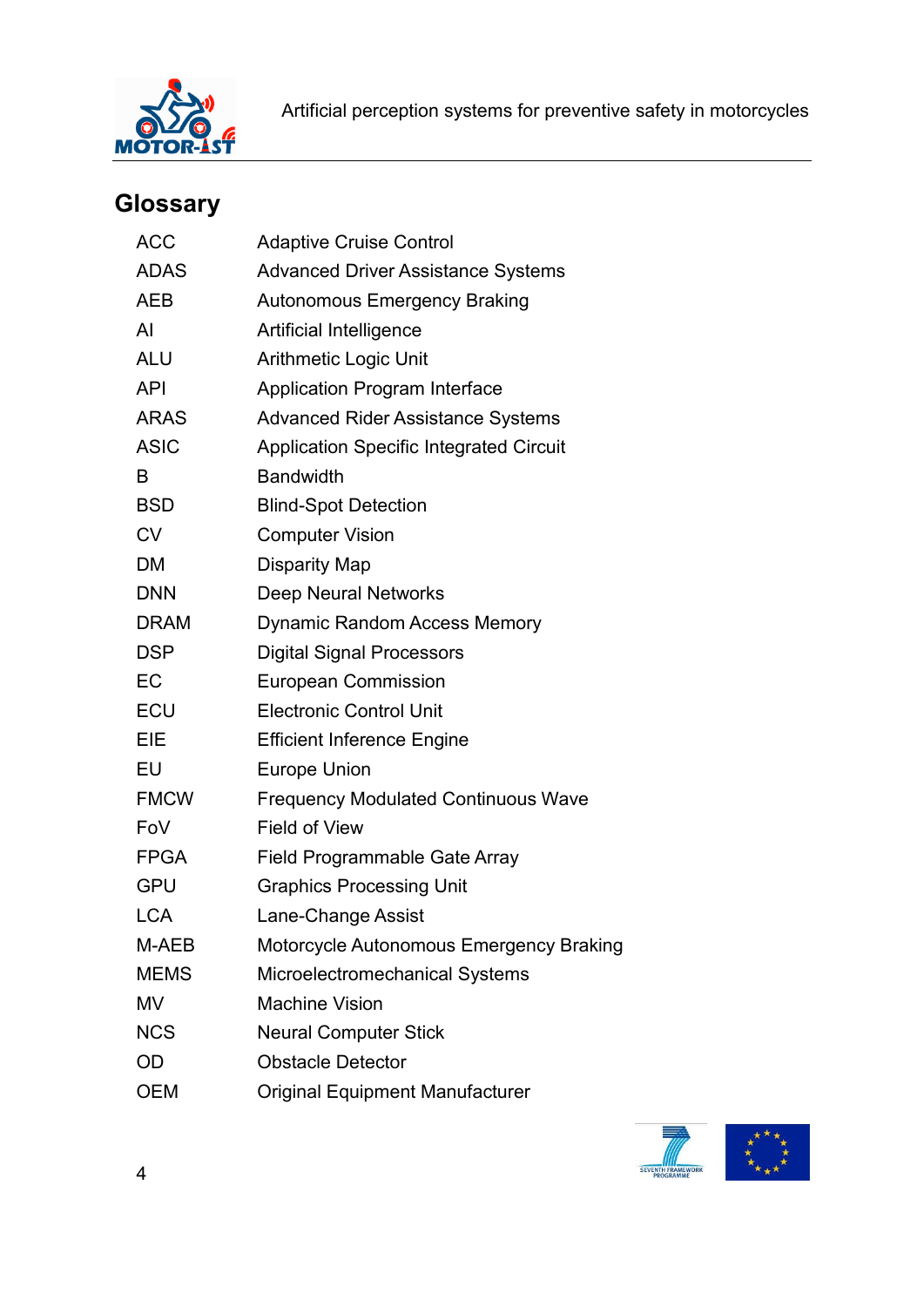

| <b>OPA</b>    | <b>Optical Phased Arrays</b>         |
|---------------|--------------------------------------|
| <b>PC</b>     | <b>Personal Computer</b>             |
| <b>PTW</b>    | Powered-Two Wheeler                  |
| <b>RCS</b>    | <b>Radar Cross-Section</b>           |
| <b>RF SOI</b> | Radio Frequency Silicon-On-Insulator |
| <b>ROS</b>    | <b>Robotic Operating System</b>      |
| <b>RTL</b>    | Register-Transfer Level              |
| <b>SDK</b>    | Software Development Kit             |
| SF            | <b>Safety Function</b>               |
| <b>SiGe</b>   | <b>Silicon Germanium</b>             |
| SoC           | System on Chip                       |
| <b>SRAM</b>   | <b>Static Random Access Memory</b>   |
| TEM           | Transverse Electromagnetic Mode      |
| <b>TFLOPS</b> | Tera Floating Point Operations       |
| <b>TOF</b>    | Time-Of-Flight                       |
| <b>UNIFI</b>  | University of Florence               |
| VPU           | <b>Vision Processor Unit</b>         |
|               |                                      |

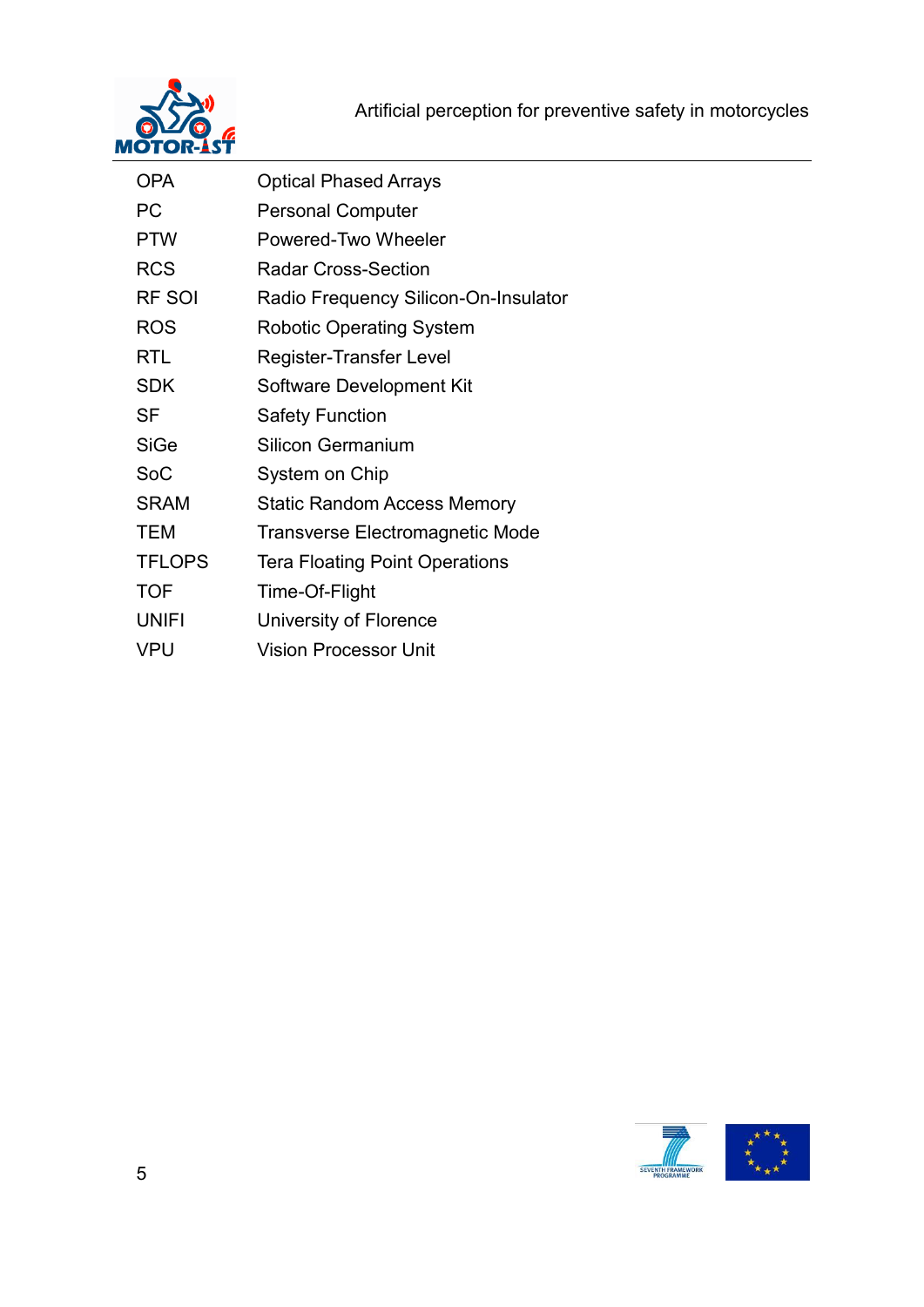

### **Table of contents**

| 1. REMOTE SENSING SENSORS FOR AUTOMOTIVE APPLICATIONS  17   |
|-------------------------------------------------------------|
| 1.1. STATE-OF-THE-ART OF PROXIMAL SENSING SENSORS 17        |
| 1.2. POTENTIAL OF VISION PROCESSING UNITS (VPUS) FOR THE    |
| 1.3. BACKGROUND: STRUCTURED LIGHT FOR PROXIMAL SENSING 19   |
|                                                             |
|                                                             |
|                                                             |
|                                                             |
|                                                             |
| 2. STATE-OF-THE-ART OF HIGH PERFORMANCE COMPUTERS FOR       |
| 2.1. FIRST AUTOMOTIVE SUPER COMPUTER: DRIVE PX              |
| 2.2. FIRST AI AUTOMOTIVE SUPER COMPUTER: DRIVE PX2          |
| 2.2.1. TECHNICAL SPECIFICATIONS OF DRIVE PX2 AND ITS FUTURE |
|                                                             |

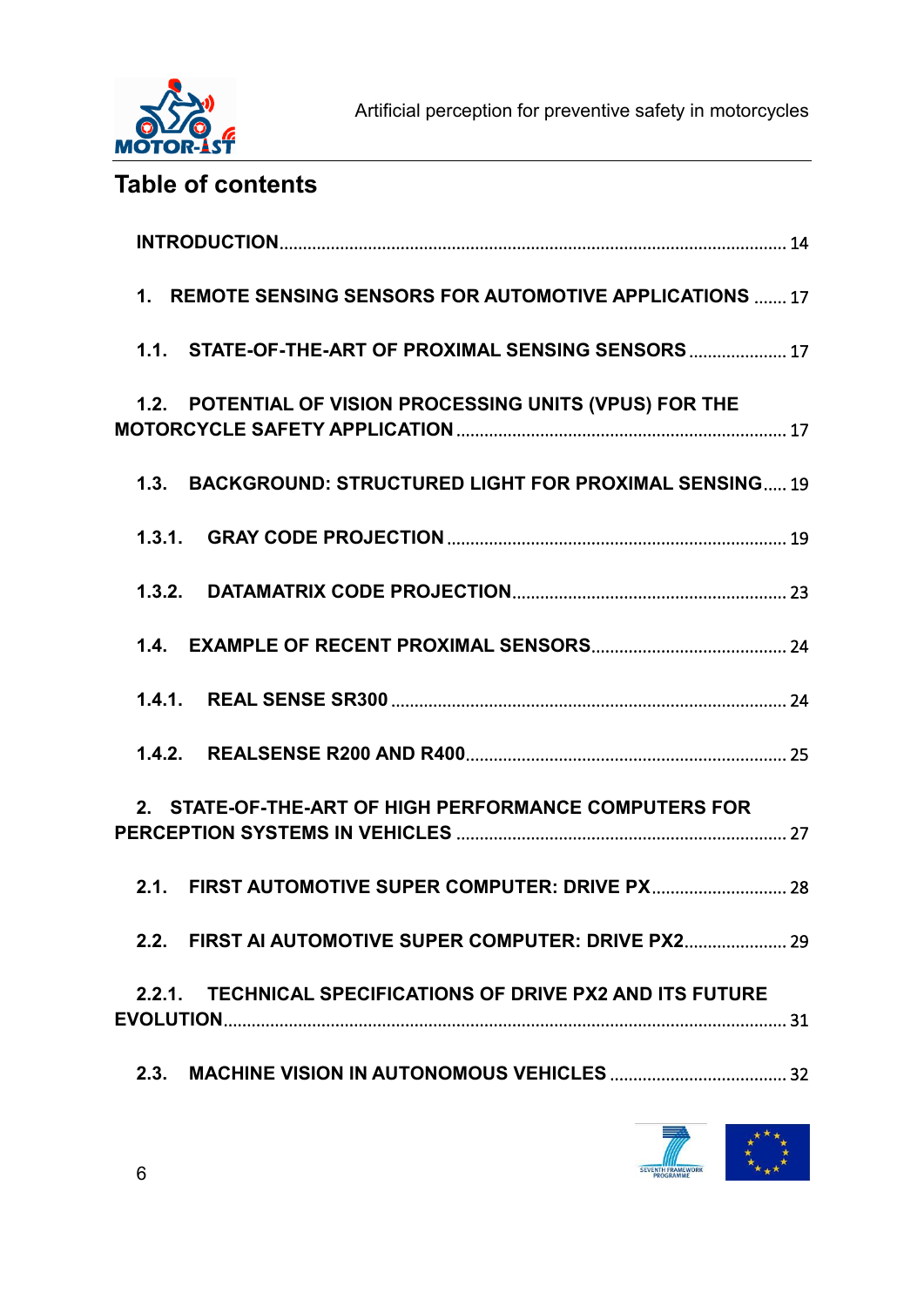

| 2.3.1. MACHINE VISION IN THE MOTORCYCLE FIELD  33                      |    |
|------------------------------------------------------------------------|----|
| 2.3.2. DEVELOPMENT KITS SUITABLE FOR MOTORCYCLE SAFETY                 |    |
|                                                                        |    |
|                                                                        |    |
| <b>DEEPHI THE FPGA-BASED DEEP LEARNING ACCELERATOR  37</b><br>2.3.2.3. |    |
|                                                                        |    |
| 3. CONSIDERATIONS FOR TRANSFERRING THE 3D PERCEPTION                   |    |
| 3.1. MOTIVATION OF A 3D PERCEPTION SYSTEM FOR MOTORCYCLES 41           |    |
|                                                                        |    |
|                                                                        |    |
|                                                                        |    |
| 3.3.2. FEASIBILITY OF AUTOMOTIVE RADAR SENSORS FOR                     | 48 |
|                                                                        |    |
| 3.4.1. FEASIBILITY OF AUTOMOTIVE LIDAR SENSORS FOR                     |    |
|                                                                        |    |